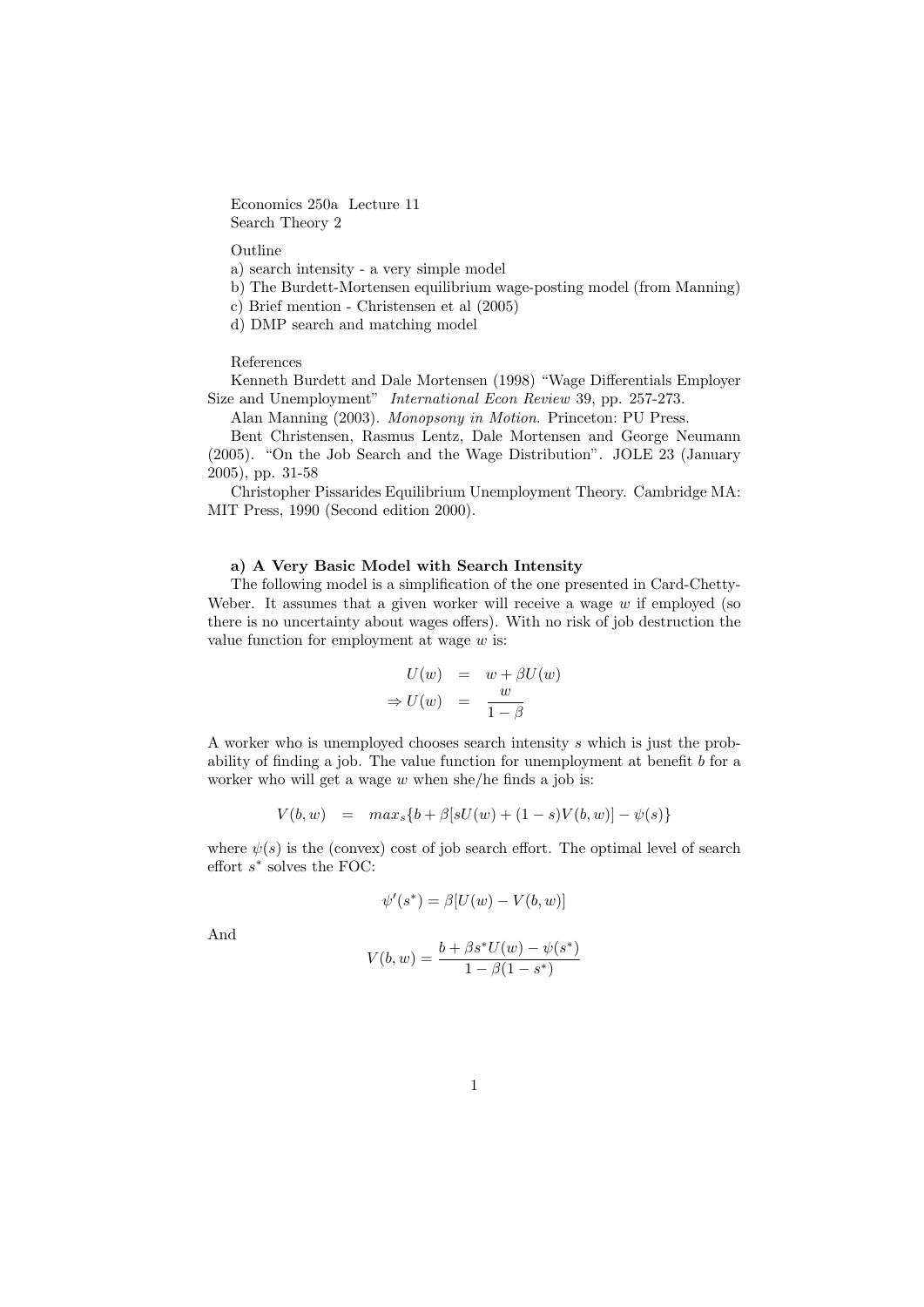Notice that we can get the derivatives of  $V(b, w)$  directly from this expression, ignoring the endogeneity of s ∗ , from the envelope theorem. So we have:

$$
U_w = \frac{1}{1+\beta}
$$
  
\n
$$
V_w = \frac{\beta s^*}{1-\beta+\beta s^*} U_w < U_w
$$
  
\n
$$
V_b = \frac{1}{1-\beta(1-s^*)}
$$

So

$$
\psi''(s^*)\frac{\partial s^*}{\partial b} = -\beta V_b
$$
  

$$
\psi''(s^*)\frac{\partial s^*}{\partial w} = \beta[U_w - V_w]
$$

Since  $\psi''(s^*) > 0$  we have that s<sup>\*</sup> decreases with b and increases with w. You can port this same basic structure to a "job ladder" model of the type explored in Lecture 10, and get similar basic results.

# b) Manning's simplification of Burdett-Mortensen's wage posting model

The BM model is an equilibrium search model in which atomistic employers each choose (or post) a wage, and employees search on the job. The model generates an equilibrium distribution of wage offers, F, an associated distribution of accepted wages  $G$ , an equilibrium rate of unemployment (or strictly speaking non-employment) u. Firms with higher wages are larger and have a lower attrition rate (because fewer workers are bid away). Firms with lower wages are smaller and have higher attrition. All wage choices yield the same profit. The model is an extension of a famous paper by Burdett (1978) which first proposed the idea of job ladders – on the job search by employed who are looking for a wage at a higher wage firm.

Economists differ in their enthusiasm for the BM model and related wage posting models. Some argue that it does not make sense for firms to refuse to re-negotiate with workers who find a better-paying job (i.e., a firm that posts a single wage is committing to no offer-matching). The empirical importance of offer matching is an open subject for research.

As a prologue, some evidence of the importance of wage posting comes from a survey by Hall and Krueger (NBER #16033, May 2010): they find that only about 30% of workers report there was some bargaining in setting the wage for their current job. The rate is especially low for blue collar workers (5%) but much higher for knowledge workers (86%).

We will follow Manning's exposition (MM, chapter 2). This derivation underlines the "statistical mechanics" of BM - behavior is summarized by the strategies of unemployed and employed searchers.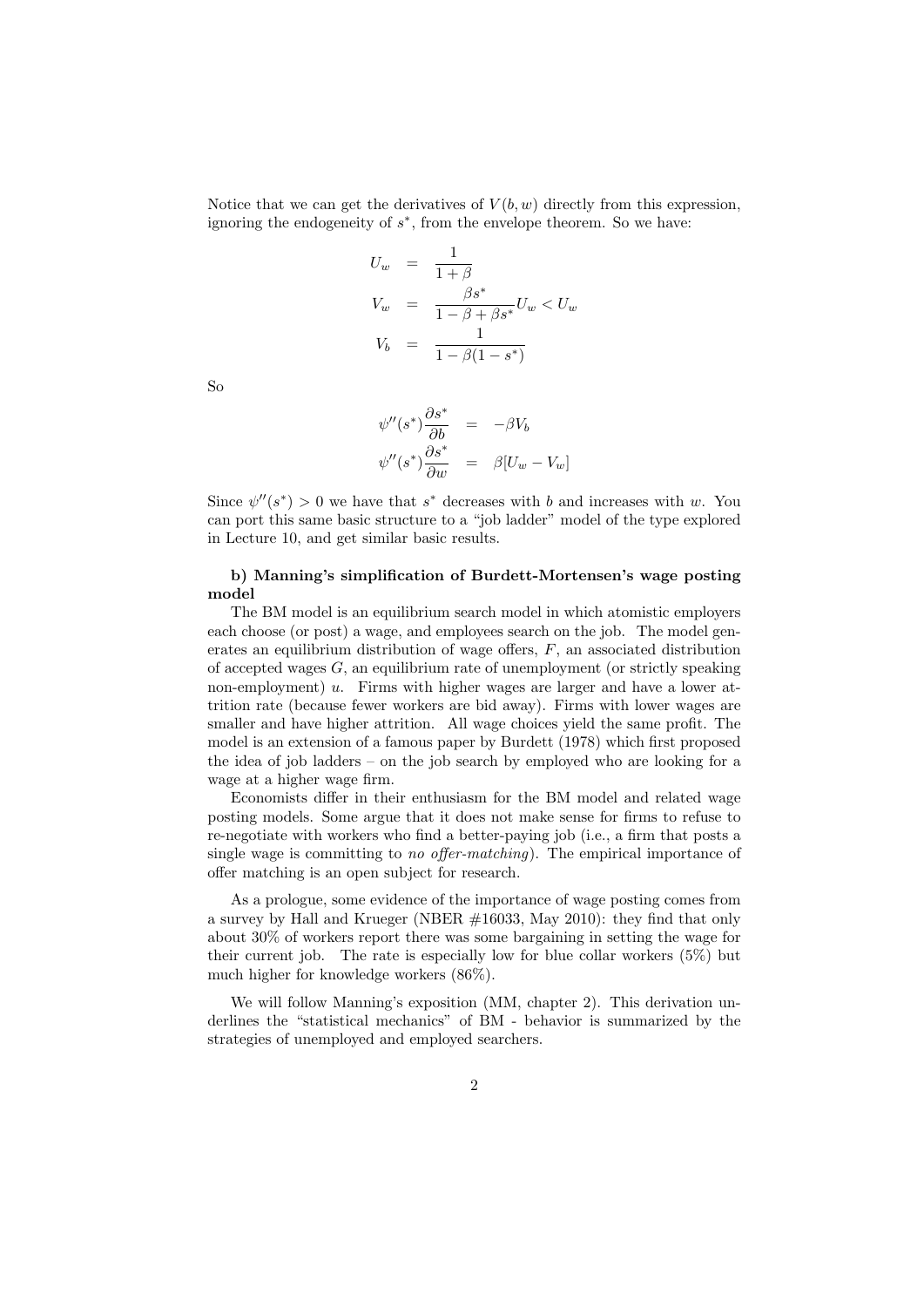Key notation:

 $-M_w$  workers, all equally productive, each has non-work option b  $-M_f$  firms, each has constant productivity per worker p. -  $M = M_f/M_w$ 

- each firm offers wage w for all its workers

 $-F(w) =$  distribution of wages across firms (to be determined)

-employed and nonemployed workers receive offers randomly (from F) at rate  $\lambda$ . A GE variant could make  $\lambda$  endogenous.

-employed workers leave for nonemployment at rate  $\delta$ 

#### Steady State Behaviors

a) As in our basic model with on the job seach, non-employed workers accept any job offer paying more than b. Employed workers accept any job paying more than their current wage.

b) Steady-state profits

$$
\pi(w; F) = (p - w)N(w; F)
$$

where  $N(w; F)$  is the steady state level of employment at a firm paying w given F. We are going to assume  $\pi$  is the same for all firms, which means small firms have lower wages and make higher profit per worker.

c) Balancing flows: firm w has separation rate  $s(w; F)$  and recruiting flow  $R(w; F)$ . So in steady state

$$
s(w; F)N(w; F) = R(w; F).
$$

d) (no spikes). If  $0 < \lambda/\delta < \infty$ ,  $F(w)$  has no spikes (atoms). Why? If there is a spike at some wage  $w_0 < p$  then another firm could guarantee a higher level of profit by offering a wage  $w_0+\epsilon$ . This has only slightly lower profit per worker but a discretely higher recruiting rate, contradicting the equal profit condition. (If  $w_0 = p$  then a firm could make strictly positive profit by lowering its wage).

e) Separation rate for firm paying  $w$  is:

$$
s(w; F) = \delta + \lambda(1 - F(w)).
$$

f) Steady state non-employment. The outflow from non-emp is  $\lambda u M_w$ , the inflow is  $\delta(1-u)M_w$ , balance gives:

$$
u = \frac{\delta}{\delta + \lambda} \Rightarrow \frac{u}{1 - u} = \frac{\delta}{\lambda}
$$

This relationship holds in any steady state "flow" model and is useful to remember.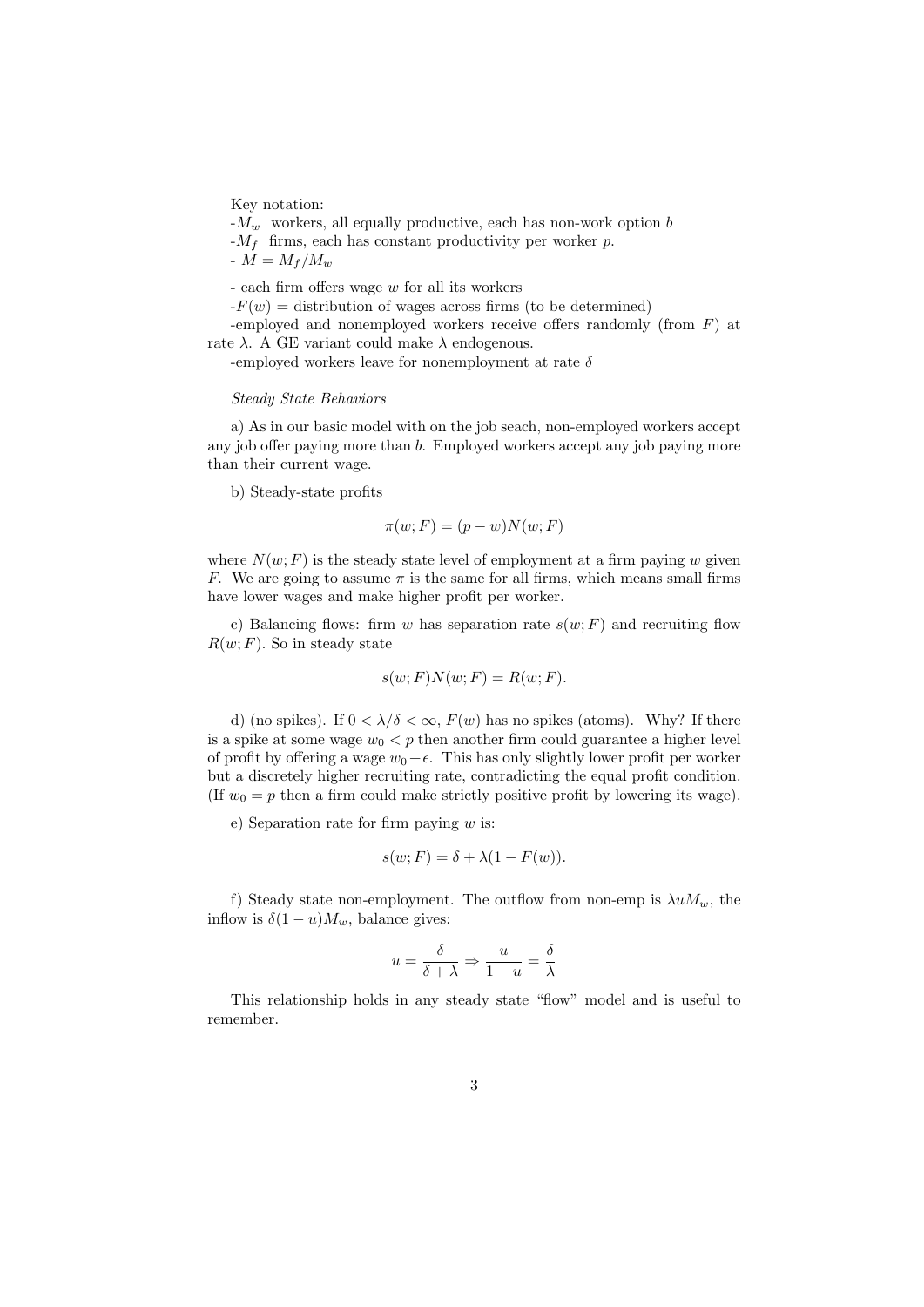g) Distribution function of wages across workers (i.e., fraction of workers earning less than some wage w is  $G(w)$ , which is not the same as  $F(w)$ , because firm size varies with  $w$ . In fact:

$$
G(w; F) = \frac{\delta F(w)}{\delta + \lambda(1 - F(w))} = \frac{F(w)}{1 + \frac{\lambda}{\delta}(1 - F(w))} < F(w) \quad (*)
$$

To prove this: consider the set of jobs with  $\tilde{w} \leq w$ . The size of the pool of workers in these jobs is  $(1 - u)G(w)M_w$  (by definition of  $G(w)$ ).

- net entry to this set is from the pool of unemployed. The inflow is  $uM_w\lambda F(w)$  since a share  $\lambda F(w)$  of the unemployed get offers from b to w.

- net exit from this set has two parts: job destruction flow= $\delta(1-u)G(w)M_w$ and exit to higher wage jobs=  $\lambda(1-u)G(w)(1-F(w))M_w$ .

- equating inflow and outflow we get:

$$
u\lambda F(w) = \delta(1-u)G(w) + \lambda(1-u)G(w)(1-F(w)) = (1-u)G(w)(\delta + \lambda(1-F(w)))
$$

Simplifying yields (\*). Note that (\*) implies as  $\lambda \to 0$   $G \to F$ .

h) Flow of recruits to the firm. A firm that pays  $w$  gets new workers from 2 sources. It gets a share of the non-employed who received an offer that does not depend on its wage: the flow rate from the non-employed pool is

$$
\lambda u \frac{M_w}{M_f} = \frac{\lambda u}{M} \quad \text{where } M = \frac{M_f}{M_w}.
$$

It also gets a share of all those who are employed at a wage less than  $w$ . The flow rate from this group is

$$
(1-u)\lambda G(w;F)\frac{M_w}{M_f} = \frac{(1-u)\lambda G(w;F)}{M}
$$

Thus

$$
R(w; F) = \frac{\lambda}{M} (u + (1 - u)G(w; F))
$$
  
= 
$$
\frac{\lambda}{M} \left( \frac{\delta}{\delta + \lambda} + \frac{\lambda}{\delta + \lambda} \frac{\delta F(w)}{\delta + \lambda (1 - F(w))} \right)
$$
  
= 
$$
\frac{\lambda \delta}{M} \left( \frac{1}{\delta + \lambda (1 - F(w))} \right).
$$

Finally, using  $sN = R$  and substituting we get

$$
N(w; F) = \frac{R(w; F)}{s(w; F)} = \frac{\lambda \delta}{M[\delta + \lambda(1 - F(w))]^2}
$$

Thus a firm that pays a higher wage will have more employees. Note that in this model:

$$
R(w;F) = \frac{\lambda \delta}{M} \frac{1}{s(w;F)}
$$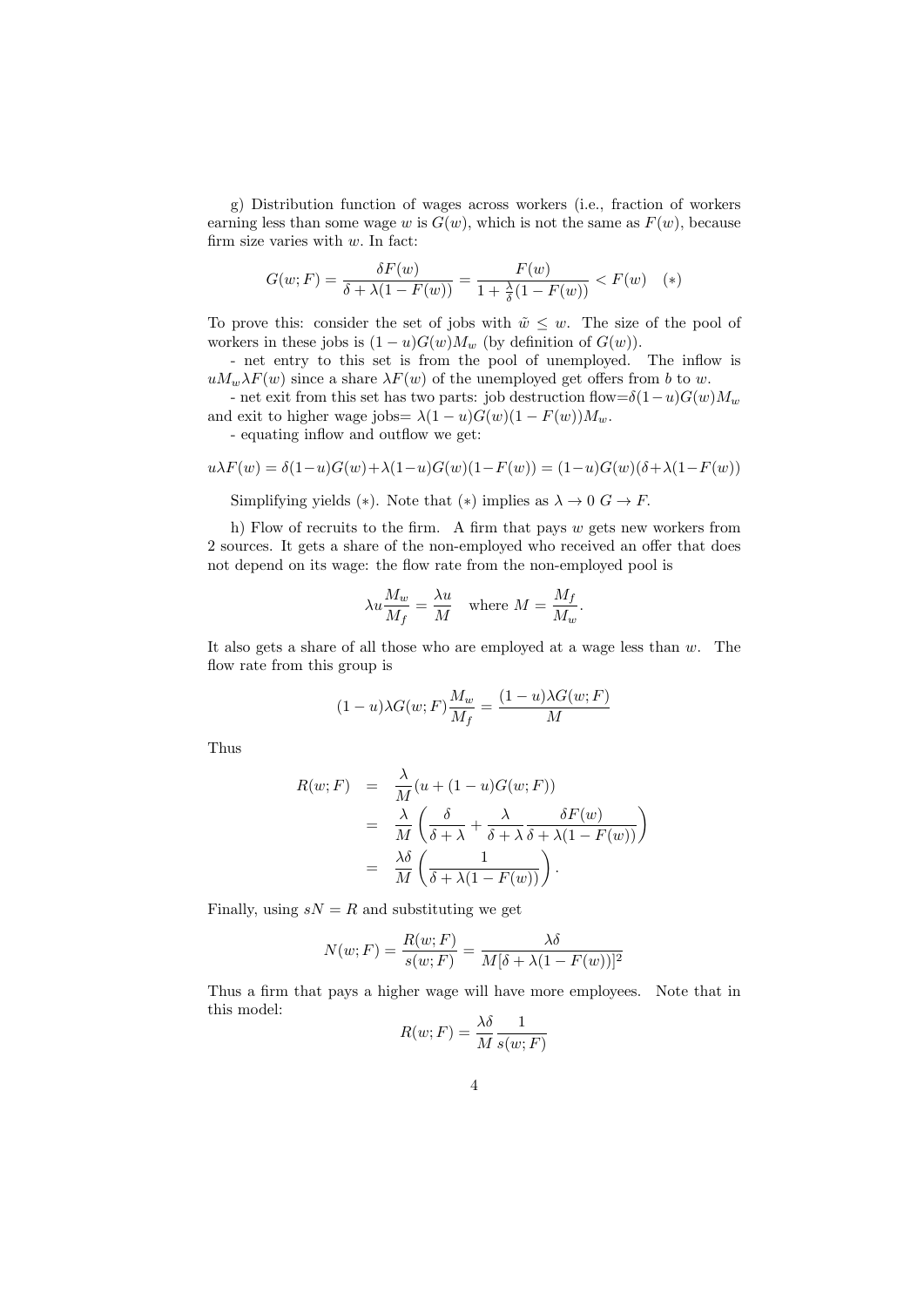which implies that the elasticity of the recruiting rate with respect to the wage is just the negative of the elasticity of the separation rate with respect to the wage. Manning (p. 97) presents another derivation of this relation, which has to hold quite generally.

We are finally ready for the last step: substituting  $N$  into the equation for profits we get

$$
\pi(w; F) = (p - w)N(w; F)
$$

$$
= \frac{\lambda \delta(p - w)}{M[\delta + \lambda(1 - F(w))]^2}
$$

In equilibrium all offered wages give the same level of profit, and no other possible wages yield higher profit. To solve for the equilibrium level of profit, BM (and Manning) show that the lowest wage offered in equilibrium is b. The basic point of the proof is that if the lowest equilibrium wage offered is above b, then a firm at this position could lower its wage and get the same flow of recruits (all of whom are coming from non-employment) and have a lower wage - so there would be a contradiction. Using this fact, we get

$$
\pi(w; F) = \pi(b; F) = \frac{\lambda \delta(p - b)}{M[\delta + \lambda]^2} = \frac{u(1 - u)(p - b)}{M}
$$

Finally, then, once can solve for  $F(w)$ . The results are:

$$
b \le w \le p - \left(\frac{\delta}{\delta + \lambda}\right)^2 (p - b)
$$
  

$$
F(w) = \frac{\delta + \lambda}{\lambda} \left(1 - \sqrt{\frac{p - w}{p - b}}\right)
$$
  

$$
G(w) = \frac{\delta}{\lambda} \left(\sqrt{\frac{p - b}{p - w}} - 1\right)
$$
  

$$
E[w] = \frac{\delta}{\delta + \lambda} b + \frac{\lambda}{\delta + \lambda} p
$$

Notice that as  $\lambda \to \infty$ ,  $E[w] \to p$  (search frictions disappear), whereas as  $\lambda \to 0, E[w] \to b$  which is the so-called "Diamond paradox". A problem for the model is that the implied shape of the wage distribution is very unrealistic.

# c) Christensen et al. (2005)

CLMN use a variant of the BM setup, and estimate some of the underlying parameters using a relatively simple database from Denmark that contains wages earned by workers at each firm in 12-month period, the "exit rate" of workers from each firm, and the number of people hired at the firm who were previously not working. The twist is that now each worker chooses a search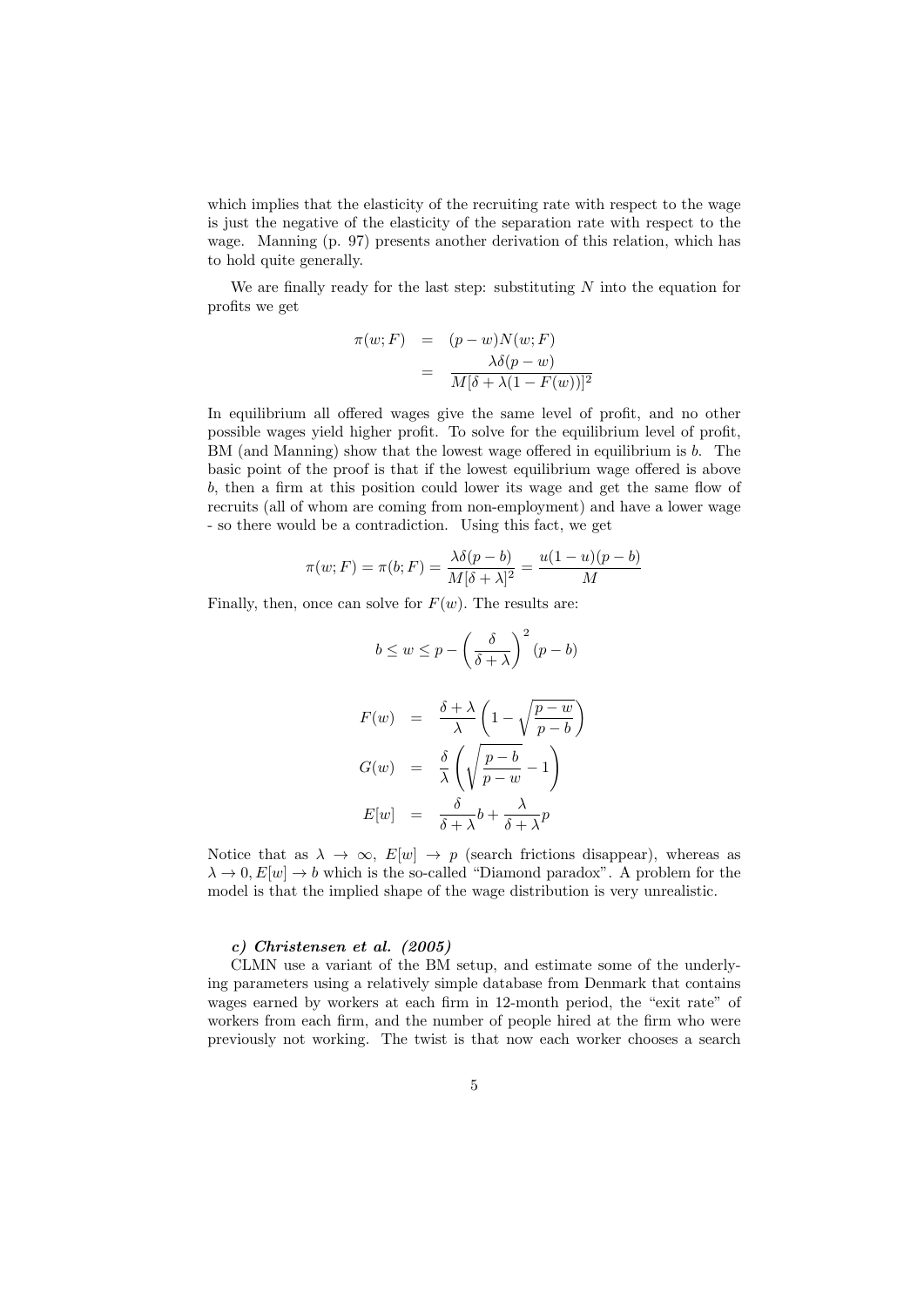intensity. In general, search intensity will be decreasing with the current wage. They do not try to "explain" how higher and lower wage firms can co-exist. Nevertheless the paper has some interesting ideas for thinking about mapping a BM type world to real data.

Some basic features:

a) They use the wage distribution for people who were hired from nonemployment to estimate the distribution  $F(w)$ .

b) they use the exit hazard rate of workers at firms with different wages to infer the (normalized) seach intensity  $\lambda(w)$ . As in the baseline BM model, net exit from a firm that pays a wage w has two components: job destruction which is independent of wages at rate  $\delta$ ; and exit to higher wage jobs, at rate  $\lambda(w)(1 - F(w))$ . Thus the exit hazard is

$$
d(w) = \delta + \lambda(w)(1 - F(w))
$$

The "hard work" in the paper is to get an expression for  $\lambda(w)$ , which depends on the optimal choice of search intensity by a worker who is receiving a wage  $w$ and gets offers from a distribution  $F(w)$ . This is derived as follows.

Let  $W(w)$  denote the value function for a job paying wage w, and let U denote the value of unemployment. The continuous time Bellman equation is:

$$
rW(w) = max_s w - c(s) + \lambda_0 s \int_x (max[W(x), W(w)] - W(w)) dF(x) + \delta(U - W(w))
$$

Note that the net arrival rate of offers is  $\lambda_0 s$  where  $\lambda_0$  is some scale factor. Re-organizing this can be written as

$$
W(w) = max_s \left( \frac{w - c(s) + \delta U + \lambda_0 s \int_x max[W(x), W(w)] dF(x)}{r + \delta + \lambda_0 s} \right)
$$

Next, using the envelope theorem we can show (as in the simple model at the start of the lecture) that:

$$
W'(w) = \frac{1}{r + \delta + \lambda_0 s(w)(1 - F(w))}
$$

Finally, the FOC for optimal search (using integration by parts) is:

$$
c'(s) = \lambda_0 \int_w^{\infty} [W(x) - W(w)] dF(x)
$$
  
=  $\lambda_0 \int_w^{\infty} [W'(x)(1 - F(x)) dx$   
=  $\lambda_0 \int_w^{\infty} \frac{(1 - F(x)) dx}{r + \delta + \lambda_0 s(w)(1 - F(w))}$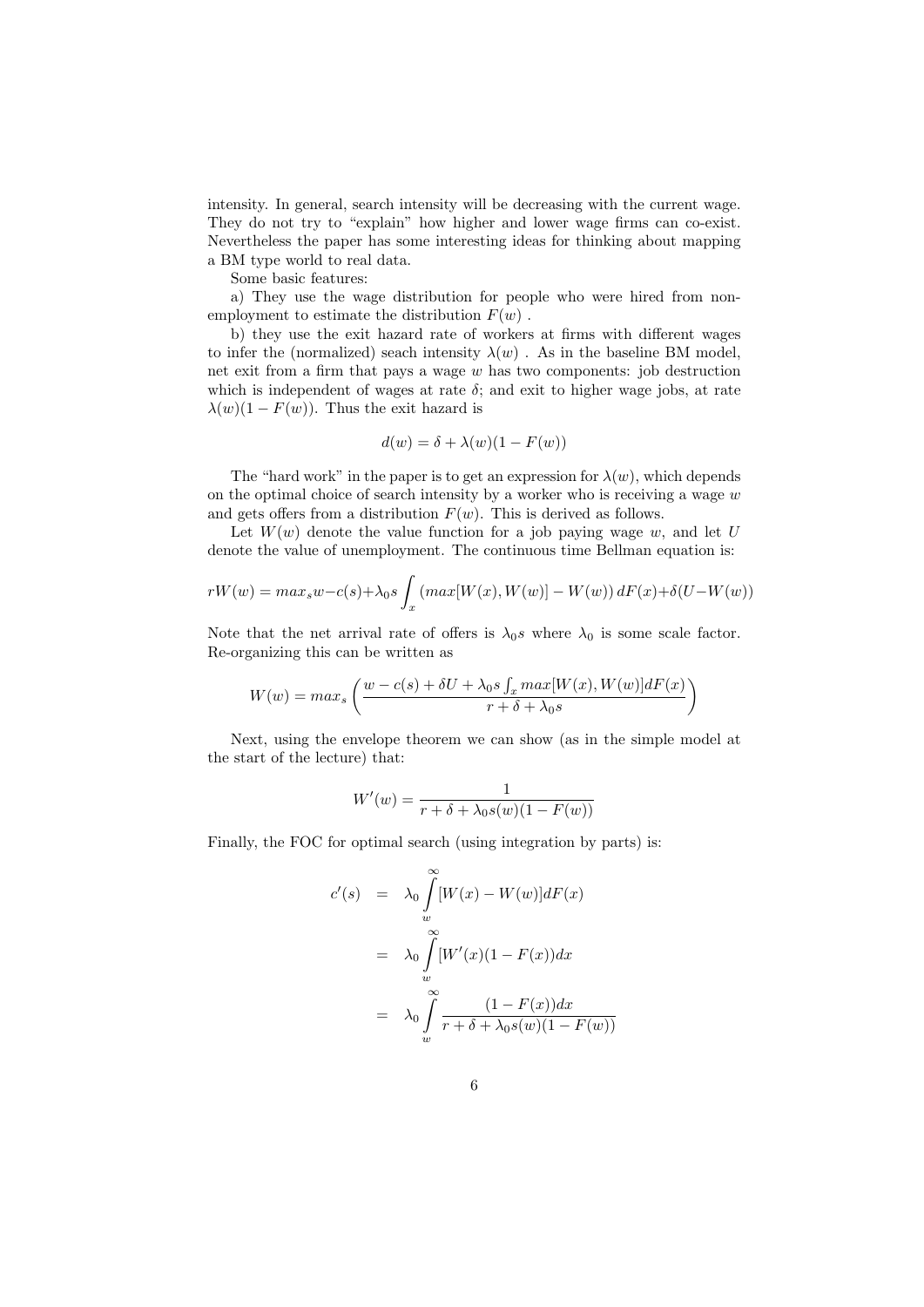CLMN assume  $c(s)$  is a convex function with constant elasticity, so  $c'(s)$  $c_0 s^{1/\gamma}$  so this solves out to

$$
\lambda(w) \equiv \lambda_0 s(w) = K \left[ \int_{w}^{\infty} \frac{(1 - F(x))dx}{r + \delta + \lambda(w)(1 - F(w))} \right]^{\gamma}
$$

(where K depends on  $c_0$  and  $\lambda_0$ ). This is a functional equation for  $\lambda(w)$ .

So CLMN actually estimate the exit hazard  $d(w)$  and given  $F(w)$  solve for  $(\delta, K, \gamma)$  assuming r is known.

#### d) DMP

This is a very important class of models that essentially endogenize the arrival rate of offers. The new constuct is the idea of "vacancies", which represent the employer side of the market.

The economy is in steady state. There are  $L$  workers,  $uL$  are unemployed, where  $u$  is the unemployment rate. There are also  $vL$  job vacancies. There is a match function  $M(uL, vL)$  that gives the rate of "job match creation". It is assumed that M has CRS so we can write:  $M(uL, vL) = vM(\frac{u}{v}, 1)$ . Define  $\theta = v/u$  as "tightness" and  $q = M/vL$  as the vacancy filling rate, so

$$
q = M(uL, vL)/vL
$$
  
=  $M(\frac{u}{v}, 1)$   
=  $q(\theta)$ 

Notice that

$$
q(\theta) = M(\frac{1}{\theta}, 1) \Rightarrow q'(\theta) = \frac{-1}{\theta^2} M_1 < 0,
$$

so when there are more vacancies per searcher, the rate of v-filling will fall. On the other hand the rate that  $U's$  find jobs is

$$
M/uL=\theta q(\theta)=\theta M(\frac{1}{\theta},1)=M(1,\theta)
$$

which is increasing in  $\theta$ . This is the equivalent of  $\lambda$  – the arrival rate of offers.

### Job creation and destruction

The total rate of job creation is  $\theta q(\theta) \times uL$ . The rate of job destruction is  $\delta(1-u)L$ . As usual the steady state rate of unemployment is

$$
u = \frac{\delta}{\delta + \theta q(\theta)} = \frac{\delta}{\delta + M(1, \frac{v}{u})}
$$

which is a relation between u and  $v -$  this is downward sloping and depends on the match function and the rate of job destruction. For example, set  $M =$  $U^{.5}V^{.5}$  then we get

$$
v = \frac{\delta^2 (1 - u)^2}{u}
$$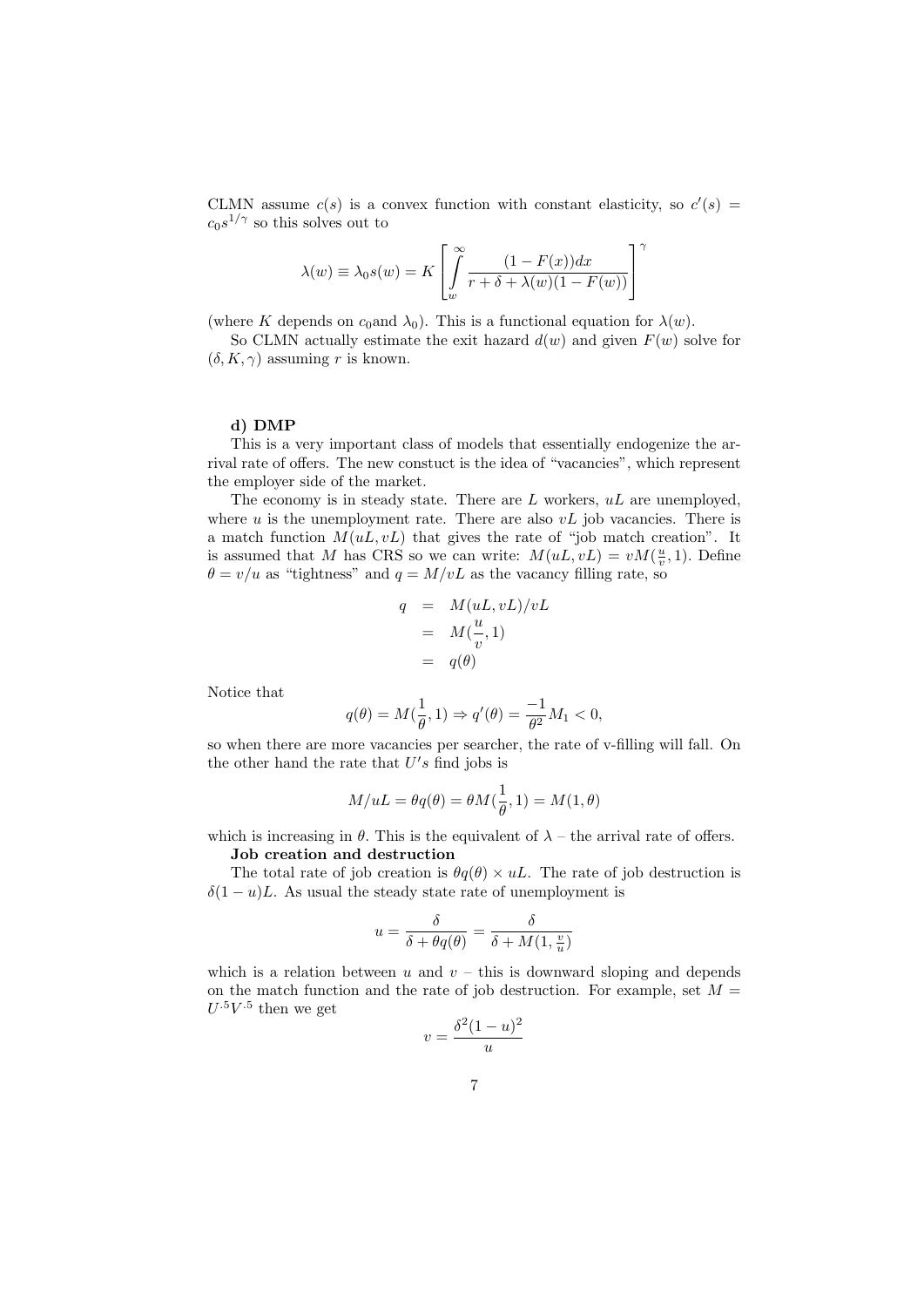which is plotted at the end of the lecture. This is called the Beveridge Curve.

Next we need to get a model for vacancy creation. Each firm decides to post a vacancy or not. There is a flow cost  $c$  of a vacancy. Letting  $V$  represent the value of an unfilled vacancy and  $J$  the value of a filled vacancy we have:

$$
rV = -c + q(\theta)(J - V)
$$

If we assume jobs are created until  $V = 0$  we get an equilibrium condition

$$
J = c/q(\theta)
$$

so the value of a job equals the flow cost c times  $1/q$  which is the expected time to fill the job - so  $c/q(\theta)$  is expected cost to fill a job.

Now if output of a job is p and the wage is w and the destruction rate is  $\delta$ we also have a Bellman equation:

$$
rJ = p - w - \delta J
$$
  
\n
$$
\Rightarrow J = \frac{p - w}{r + \delta}
$$

so in equilibrium we must have

$$
p - w = (r + \delta)c/q(\theta)
$$

or

$$
w = p - (r + \delta)c/q(\theta)
$$

Wages have to be less than  $p$  by an amount that is the amortized cost of creating the job. This is the equilibrium inverse labor demand equation.

Finally we have to determine how wages are set, once a match is formed. (Note that wages do not affect the job creation rate). The standard way is to figure out the value of a newly created job to workers, and assume that the wage is determined to split the net value to the worker PLUS the firm. Defining U as the value of unemployment and  $W(w)$  as the value of a job we get

$$
rU = b + \theta q(\theta)(W(w) - U)
$$
  

$$
rW(w) = w + \delta(U - W(w))
$$

(so we are ignoring on the job search). Note that the second eq. implies

$$
W(w) = \frac{w}{r+\delta} + \frac{\delta}{r+\delta}U
$$

and using this with the expression for  $rU$  we get

$$
rU = \frac{b(r+\delta) + \theta q(\theta)w}{r+\delta + \theta q(\theta)} \quad (*)
$$

which in equilibrium depends on the wage that will be recieved by workers. Holding constant U the lowest wage the worker will accept,  $w^*$ , has  $W(w^*) = U$ which implies

$$
rU=w
$$

∗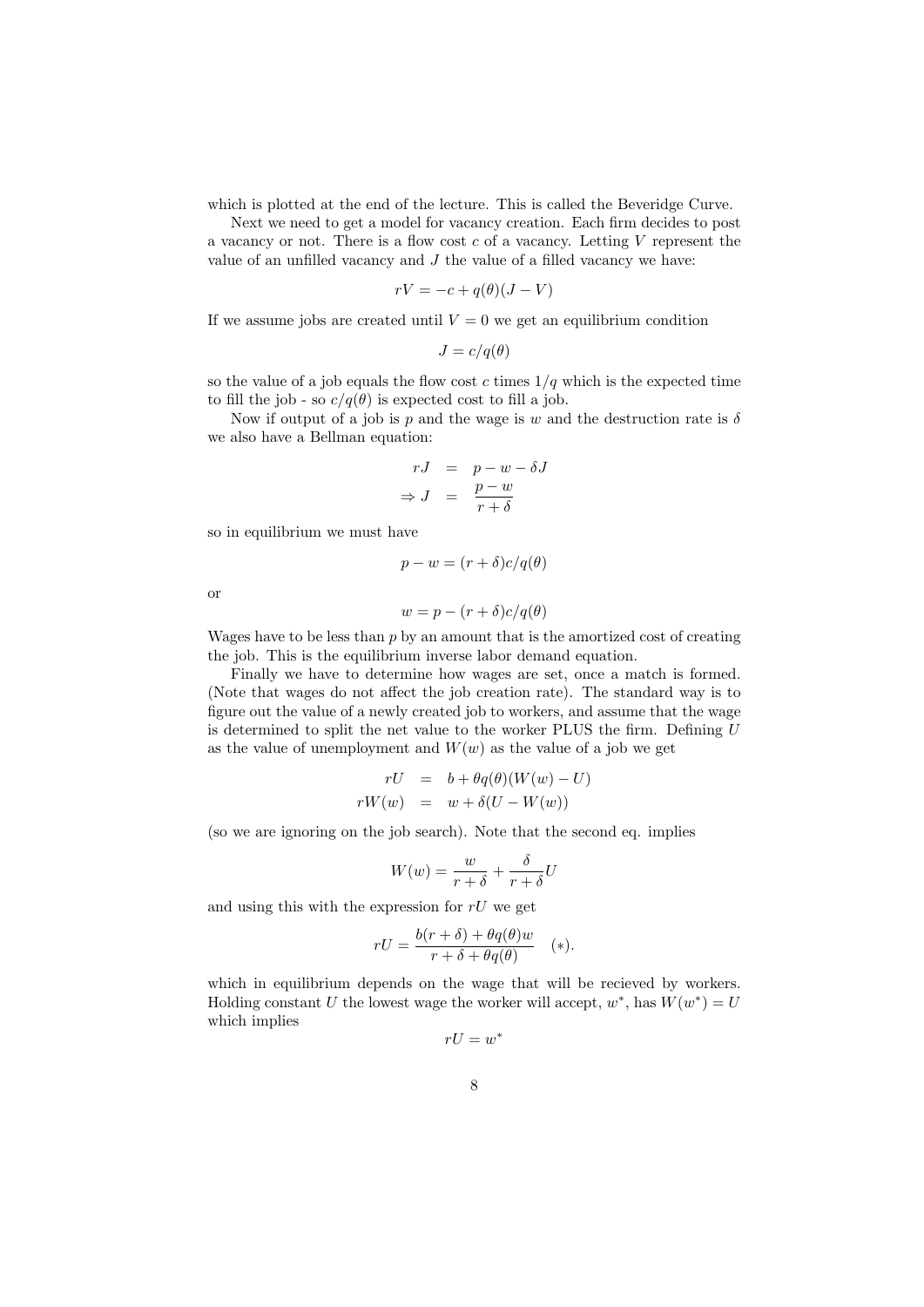And then

$$
W(w) - U = \frac{w}{r+\delta} - \frac{r}{r+\delta}U = \frac{w-w^*}{r+\delta}
$$

Now when the worker and the firm "match" the total surplus created (holding constant  $U$ ) is

$$
S = W(w) - U + J
$$
  
= 
$$
\frac{w - w^*}{r + \delta} + \frac{p - w}{r + \delta}
$$
  
= 
$$
\frac{p - w^*}{r + \delta}
$$

which does not depend on  $w$ . The standard assumption is wages solve the "Nash" problem:

$$
max_w(\frac{w-w^*}{r+\delta})^{\beta}(\frac{p-w}{r+\delta})^{1-\beta}
$$

the solution is

$$
w = w^* + \beta(p - w^*)
$$
  
= 
$$
(1 - \beta)rU + \beta p
$$

This is the wage that will be negotiated with a given U.

Now notice that  $rU$  is endogenous, and actually depends on  $w$ . In equilibrium we have to use  $(*)$  and this equation to get w. My calculation is:

$$
w = \frac{(1 - \beta)(r + \delta)b}{r + \delta + \beta \theta q(\theta)} + \frac{\beta(r + \delta) + \beta \theta q(\theta)}{r + \delta + \beta \theta q(\theta)} p
$$

Substituting this into the inverse labor demand gets a second, upward-sloping relation between  $u$  and  $v$ . which is the "job creation" curve.